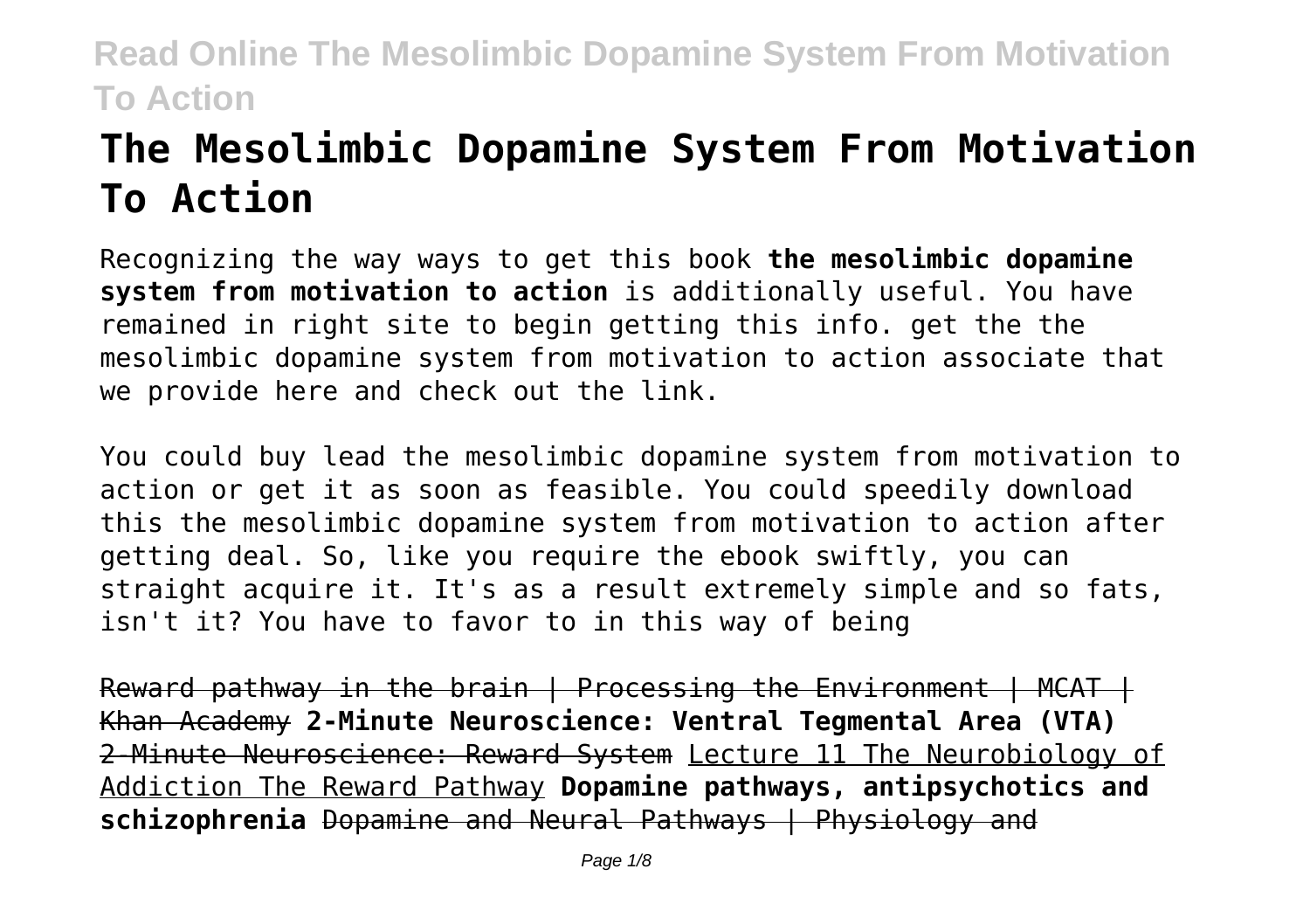Pharmacology *PSY305: Opioids and the Mesolimbic Dopamine System* The Reward Pathway Neuroimmune regulation of the mesolimbic dopamine system during morphine withdrawal by Anna Taylor *Motivation and Dopamine Release from Disinhibition in the VTA Psychopharmacology - Antipsychotics \u0026 The Dopamine Hypothesis Schizophrenia Brain Reward: Understanding How the Brain Responds to Natural Rewards and Drugs of Abuse 6 Effects Dopamine Has On The Body What is Dopamine? The Truth About Dopamine Addiction Neuroscience 101* WHAT IS DOPAMINE AND WHAT DOES IT DO ? Dopamine Jackpot! Sapolsky on the Science of Pleasure How Drugs and Dopamine Work on Your Brain Dopamine Deficiency: the Cause is the Cure - Dr. John Bartemus - #lifeatoptimal Your Brain on Stress and Anxiety Dopamine Pathways, Antipsychotics, and EPS Epictetus - How To Be A Stoic (Stoicism) Neuroscience Basics: Dopamine Reward Pathway, Animation. Dopamine Detox: How to Reset Your Brain For Success

Action initiation shapes mesolimbic dopamine encoding of future rewards

2-Minute Neuroscience: Dopamine Dopaminergic Pathways (Mesocortical, Mesolimbic, Nigrostriatal, Tuberoinfundibular)

Q\u0026A - The Neuroscience of Addiction - with Marc Lewis The Mesolimbic Dopamine System From

The mesolimbic pathway, sometimes referred to as the reward pathway,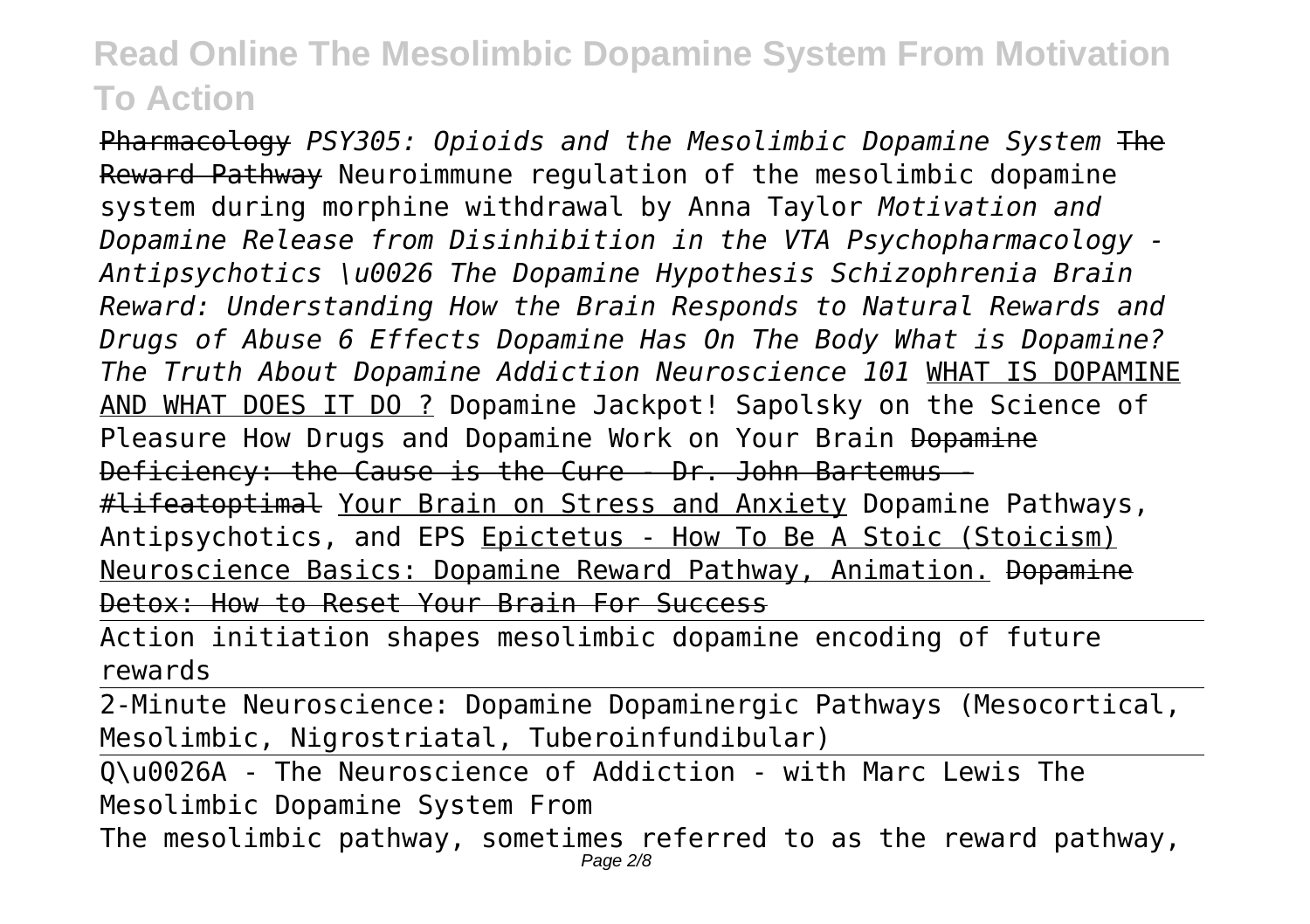is a dopaminergic pathway in the brain. The pathway connects the ventral tegmental area in the midbrain to the ventral striatum of the basal ganglia in the forebrain. The ventral striatum includes the nucleus accumbens and the olfactory tubercle. The release of dopamine from the mesolimbic pathway into the nucleus accumbens regulates incentive salience and facilitates reinforcement and reward-related motor function learning; it

### Mesolimbic pathway - Wikipedia

The mesolimbic dopamine system is a pathway in the brain in which dopamine is carried from one area of the brain to another. Dopamine is responsible for controlling the brain's pleasure and reward centers.

#### Mesolimbic Dopamine System

Mesolimbic pathway – transports dopamine from the VTA to the nucleus accumbens, amygdala, and hippocampus. The nucleus accumbens is found in the ventral medial portion of the striatum and is believed to play a role in reward, desire, and the placebo effect.

Mesolimbic Pathway - an overview | ScienceDirect Topics The Mesolimbic Dopamine System: From Motivation to Action: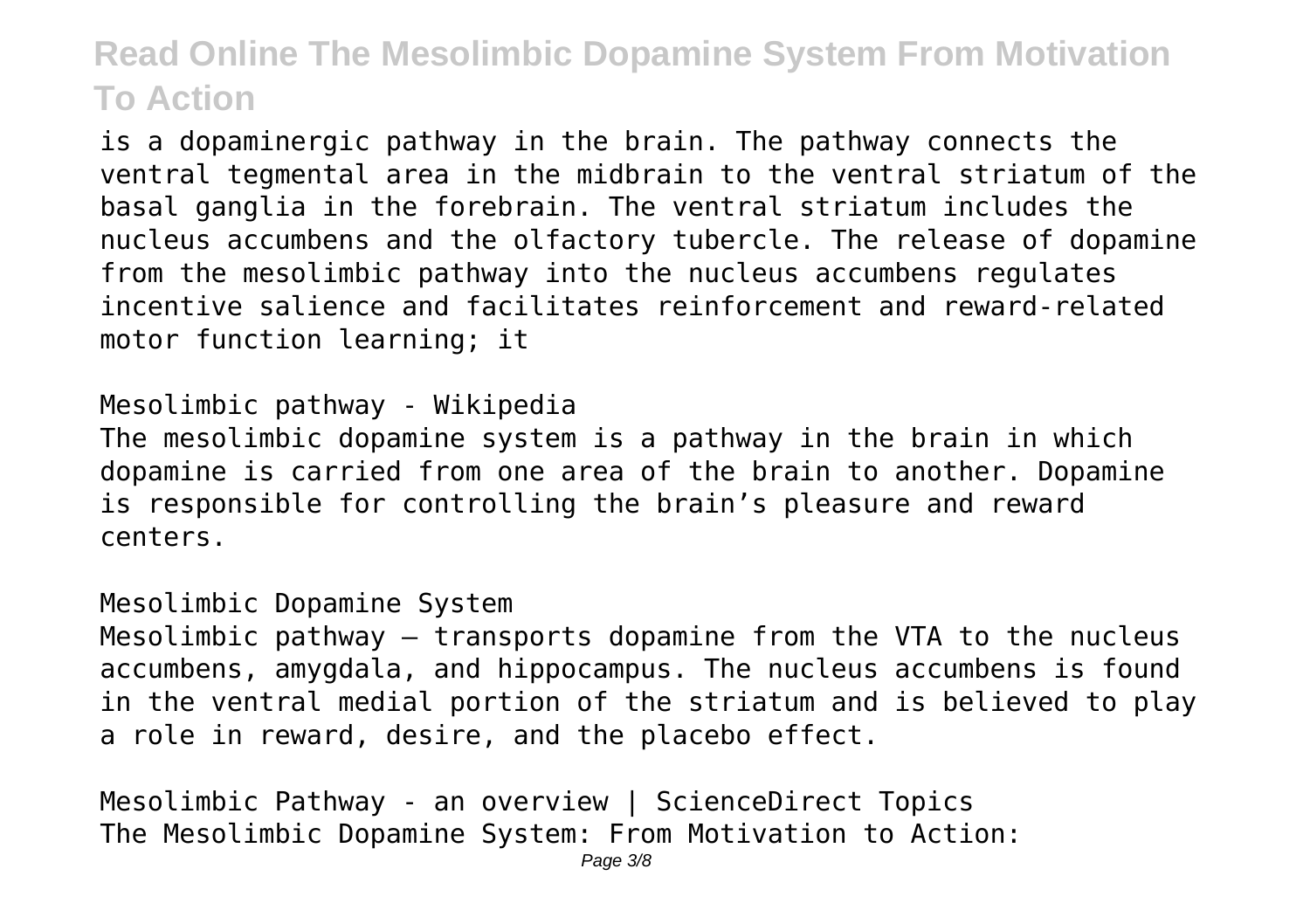Amazon.co.uk: P. Willner, Jørgen Scheel-Krüger: Books

The Mesolimbic Dopamine System: From Motivation to Action ... The mesolimbic dopamine system comprises distinct compartments supporting different functions in learning and motivation. Less well understood is how complex addiction-related behaviors emerge from activity patterns across these compartments.

The Mesolimbic Dopamine Activity Signatures of Relapse to ... April 7, 2013 is a network of neurons sensitive to dopamine in the brain which receives stimuli from the ventral tec, mental area and has been linked to human emotion. MESOLIMBIC SYSTEM: "Consisting of a range of neuronal structures, the mesolimbic system is made up of primarily dopaminergic neurons."

What is MESOLIMBIC SYSTEM? definition of MESOLIMBIC SYSTEM ... Voxel-based morphometry of magnetic resonance images shows that the magnitude of placebo analgesia is related to gray matter density (GMD) in several brain regions, including the ventral striatum, insula, and prefrontal cortex. Similarly, GMD in ventral striatum and prefrontal cortex is related to dopamine-related personality traits.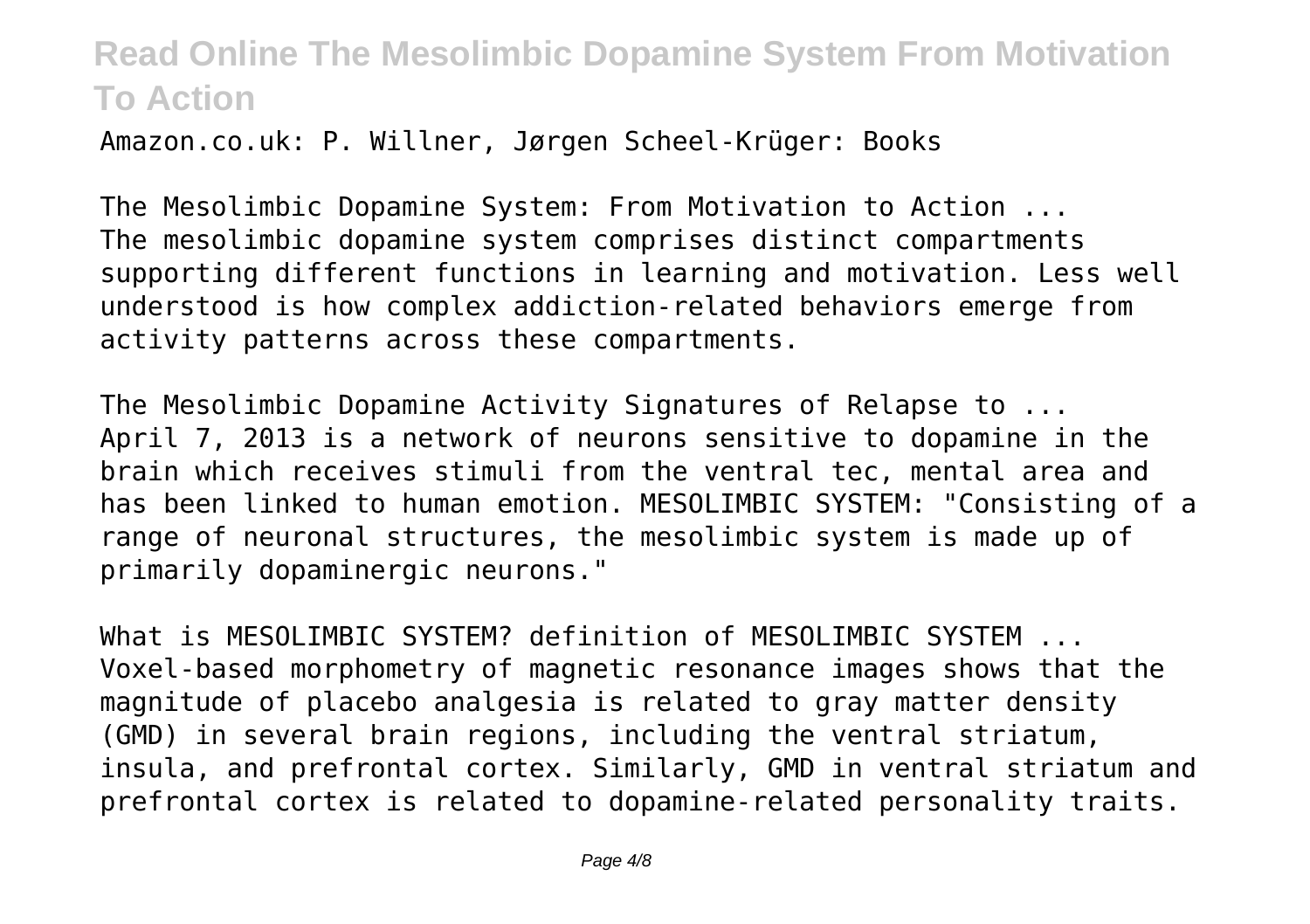The Anatomy of the Mesolimbic Reward System: A Link ... The mesolimbic pathway runs through the limbic system, which contains the hippocampus and amygdala. Within the central nervous system, the mesolimbic pathway runs from the ventral tegmental area of the midbrain through the limbic system of the temporal lobe — the hippocampus, amygdala, and nucleus accumbens. The last structure is responsible for the release of dopamine that signals pleasure or reward to many brain regions.

What is the Mesolimbic Pathway? (with pictures) Abstract Glutamatergic input within the mesolimbic dopamine (DA) pathway plays a critical role in the development of addictive behavior. Although this is well established for some drugs of abuse, it is not known whether glutamate receptors within the mesolimbic system are involved in mediating the addictive properties of chronic alcohol use.

Glutamate Receptors within the Mesolimbic Dopamine System ... THE 4 DOPAMINE PATHWAYS IN THE BRAIN 1.The Mesolimbic Pathway The pathway projects from the ventral tegmental area (VTA) to the nucleus accumbens in the limbic system. Hyperactivity of dopamine in the mesolimbic pathway mediates positive psychotic symptoms.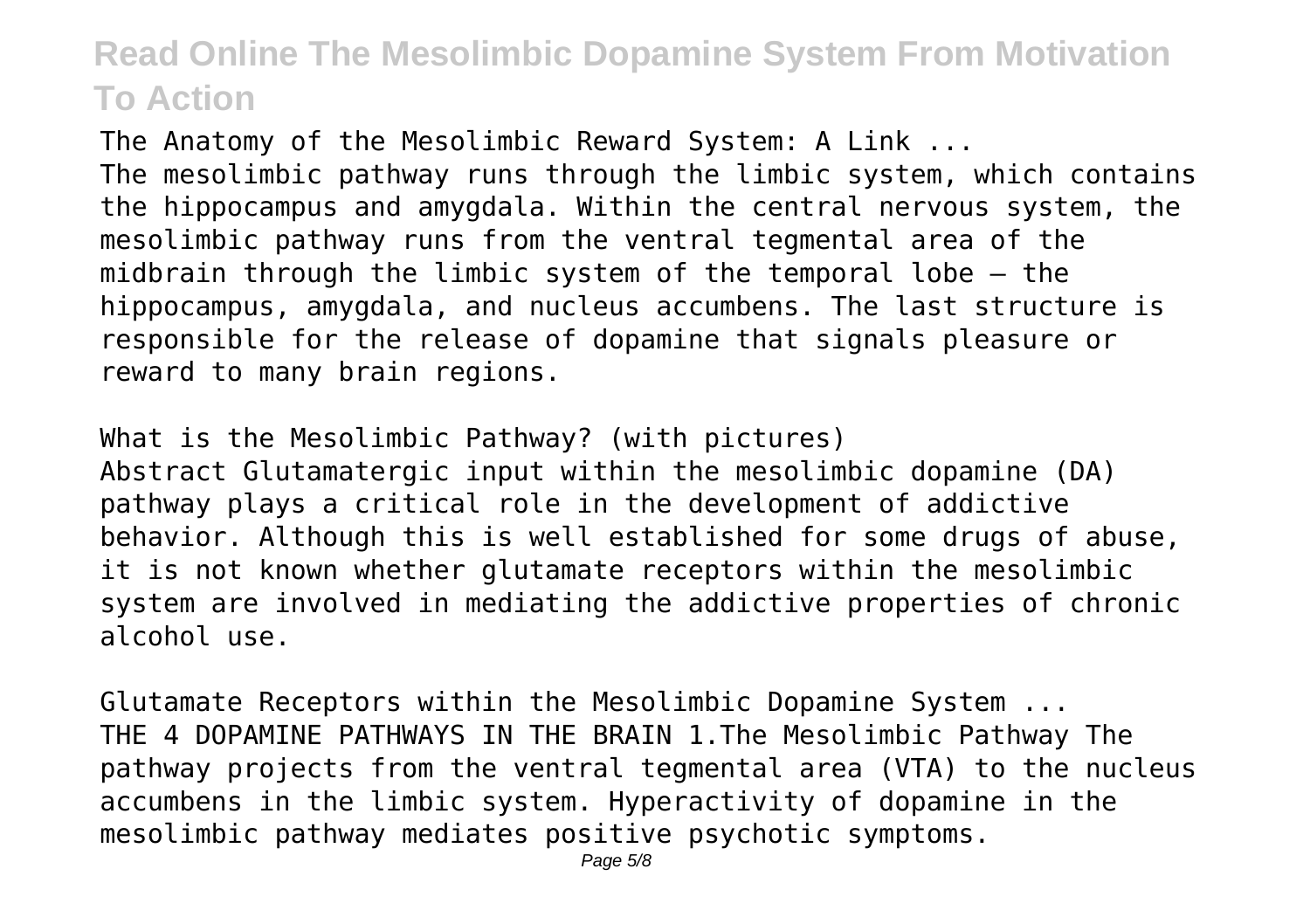The Dopamine Hypothesis of Schizophrenia - Advances in ... The dopaminergic system originates in the midbrain, where dopamine is produced in the neurons of the substantia nigra from a molecule called L-DOPA, for leva-dopa. From there, the axons of those nerves synapse on locations across the brain.

What is the Dopaminergic System? (with pictures) The mesolimbic DA system, which is comprised of VTA DA neurons projecting to the nucleus accumbens (NAc), is associated with reward, appetitive motivation, and hedonic processes, but a large body of literature suggests that it is also involved in aversion-related behaviors (Berridge and Kringelbach, 2008, Brooks and Berns, 2013, Salamone, 1994, Salamone and Correa, 2012, Salamone et al., 2005).

A Neural Circuit Mechanism for Encoding Aversive Stimuli ... Dopaminergic pathways, sometimes called dopamine pathways or dopaminergic projections, are the sets of projection neurons in the brain that synthesize and release the neurotransmitter dopamine. Individual neurons in these pathways are referred to as dopamine neurons. Dopamine neurons have axons that run the entire length of the pathway.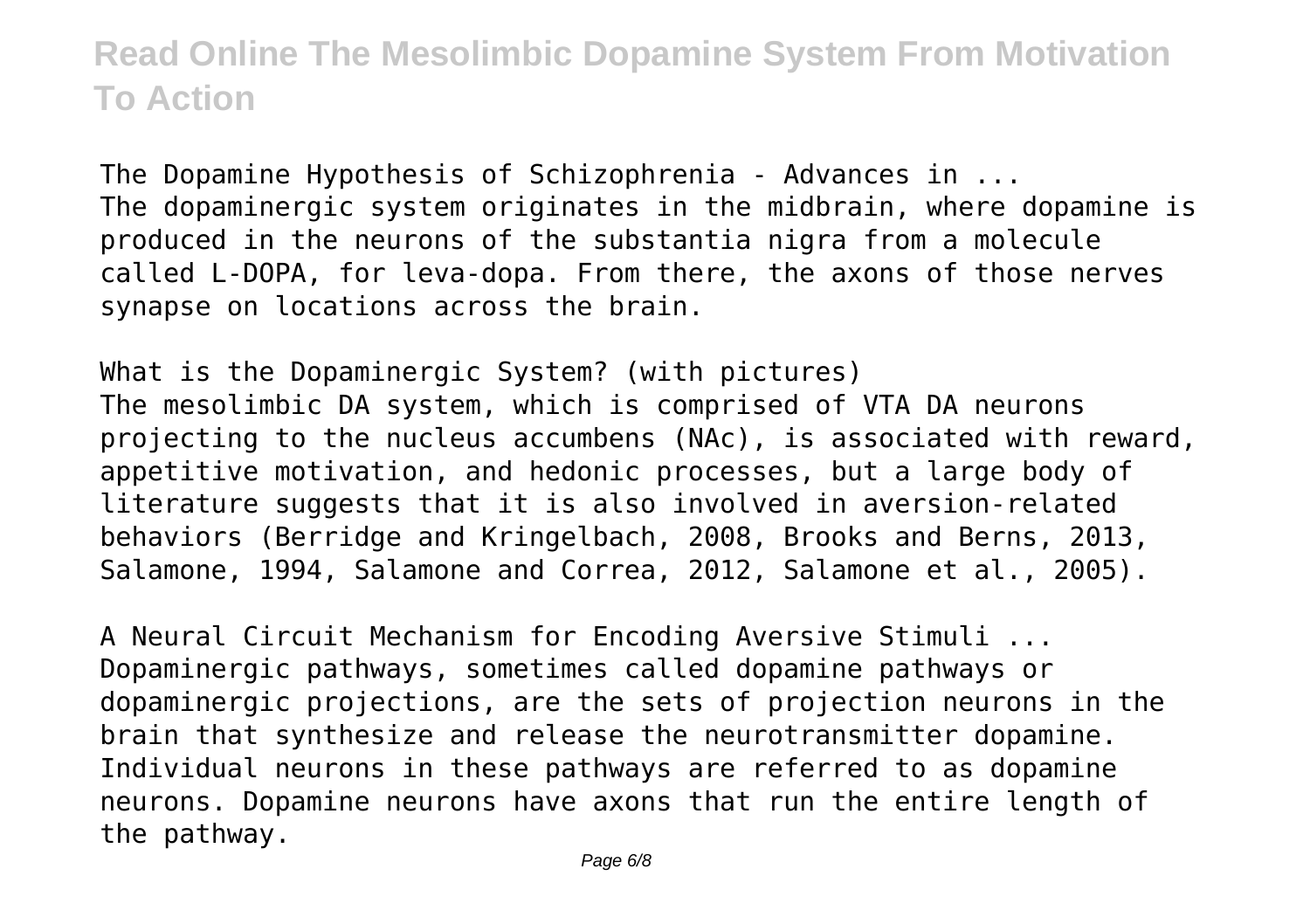Dopaminergic pathways - Wikipedia The mesolimbic DA system, which is comprised of VTA DA neurons projecting to the nucleus accumbens (NAc), is associated with reward, appetitive motivation, and hedonic processes, but a large body of literature suggests that it is also involved in aversion-related behaviors

A Neural Circuit Mechanism for Encoding Aversive Stimuli ... More region-specific manipulation of dopamine signaling has revealed that the mesolimbic dopamine pathway (the connection from the ventral tegmental area (VTA) to the nucleus accumbens (NAc)) is the key circuit for controlling aggression. The most direct evidence comes from a recent study by Yu et al.

Functions of medial hypothalamic and mesolimbic dopamine ... A variety of data suggest important roles for leptin in control of the mesolimbic DA system, including in the response to amphetamine (AMPH; which promotes the release of cellular DA stores via the synaptic dopamine transporter (DAT) (Figlewicz et al., 1998; Fulton et al., 2006; Kahlig et al., 2005; Sulzer et al., 1995).